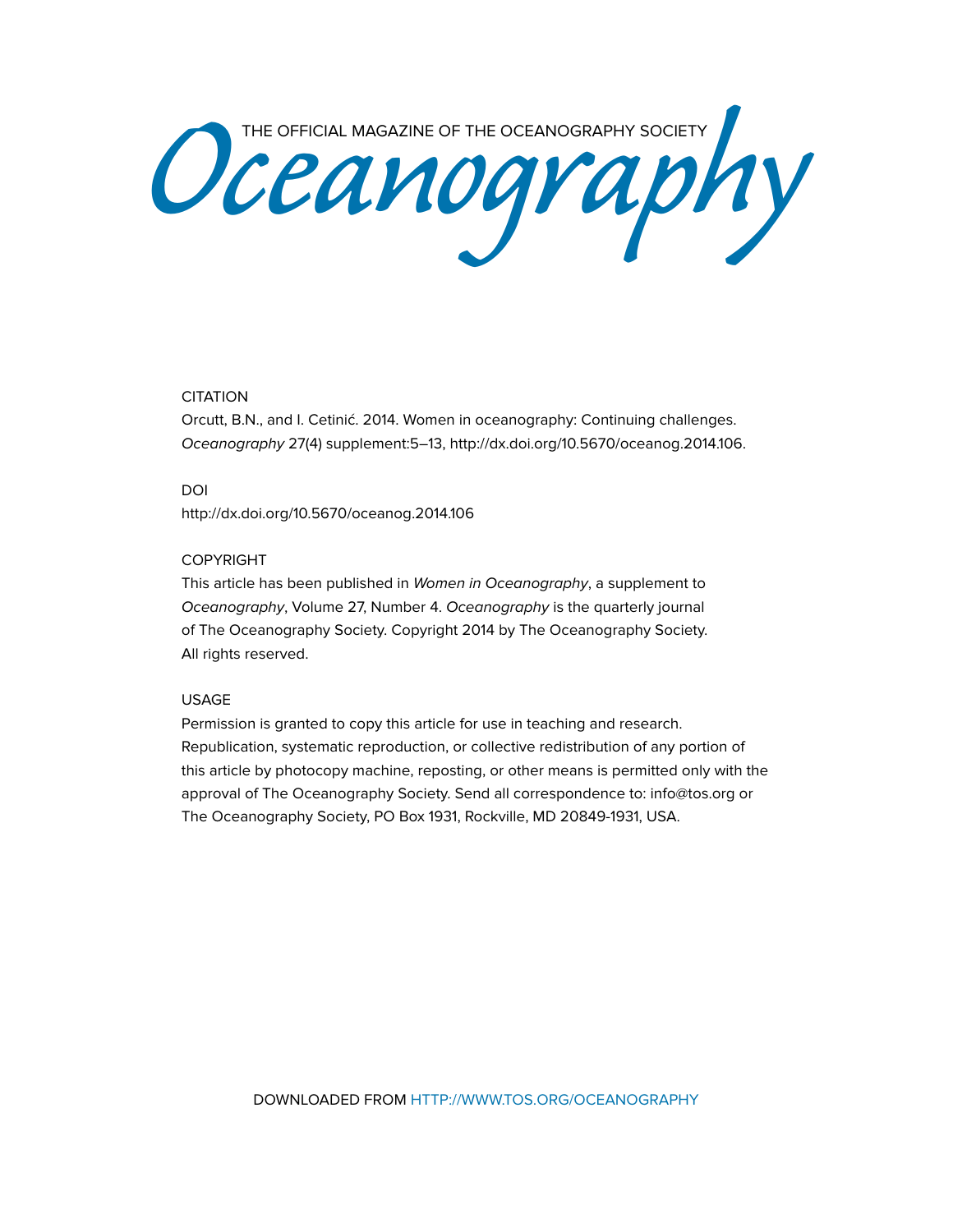

# Women in Oceanography: Continuing Challenges

**By Beth N. Orcutt and Ivona Cetinić**

**ABSTRACT.** Women began to join US oceanographic expeditions in about 1960, contemporary with the modern women's rights movements in the industrialized world. Female representation in academic research has increased since then, but the ratio of women to men at higher ranks in oceanography still lags, even though women have comprised roughly half of oceanography graduate students during the past decade. Here, we examine recent trends in the representation of women in oceanography, highlighting indicators of under-representation among oceanographic faculty and chief scientists of oceanographic expeditions, and also noting positive signs of improvement. We discuss modern challenges to women in academic science, and oceanography in particular, and how they influence the career choices of women in oceanography. We provide recommendations for overcoming internal and external obstacles to career success that should be useful to students and early career women oceanographers as well as search committees, deans, department chairs, and program managers who have the power to hire and promote female colleagues.

### **INTRODUCTION**

Significant contributions of women to the scientific investigation of the ocean have been relatively recent. With very few exceptions, the genesis of ocean-going women oceanographers in the Western world can be traced to the late 1950s and early 1960s, as detailed in Bonatti and Crane's (2012) article on the early challenges of women in oceanography. Remarkably, the first female oceanographer allowed to sail on

a United States oceanographic expedition in her own right— Betty Bunce of the Woods Hole Oceanographic Institution was also the 1959 expedition's chief scientist. Bunce also has the honor of being the first woman scientist to dive in the *Alvin* submersible and the first female chief scientist in the Deep Sea Drilling Project (Lavoie and Hutchinson, 2005). The women who preceded her at sea—Jeanne Baret French in the 1760s, Marie Poland Fish in the 1920s, Helen Raitt and Barbara Lawrence in the early 1950s, and Roberta Eike in the mid 1950s—stowed away, dressed as a man, or were only permitted to sail because their husbands were also on board. However, these trail-blazing women set the stage for future generations of female oceanographers.

As early career female oceanographers puzzled by the relative dearth of female role models at the top levels of academic oceanography, we set out to examine the modern trends and obstacles to female participation in our field, based on efforts that began a decade ago to understand and tackle this issue (Bell et al., 2005; Lavoie and Hutchinson, 2005; Lozier, 2005; Marcus, 2005; O'Connell and Holmes, 2005). Undoubtedly, since the early 1960s, the acceptance of women at sea has improved, yet the representation of women in top levels of oceanography today remains low. This article presents broad trends related to the general challenges women encounter in science and then chronicles the current state of women in oceanographic academia. We focus on statistics from the United States, where we are oceanographers, but include data from other countries where available. We offer this analysis with the hope that it will provide guidance to students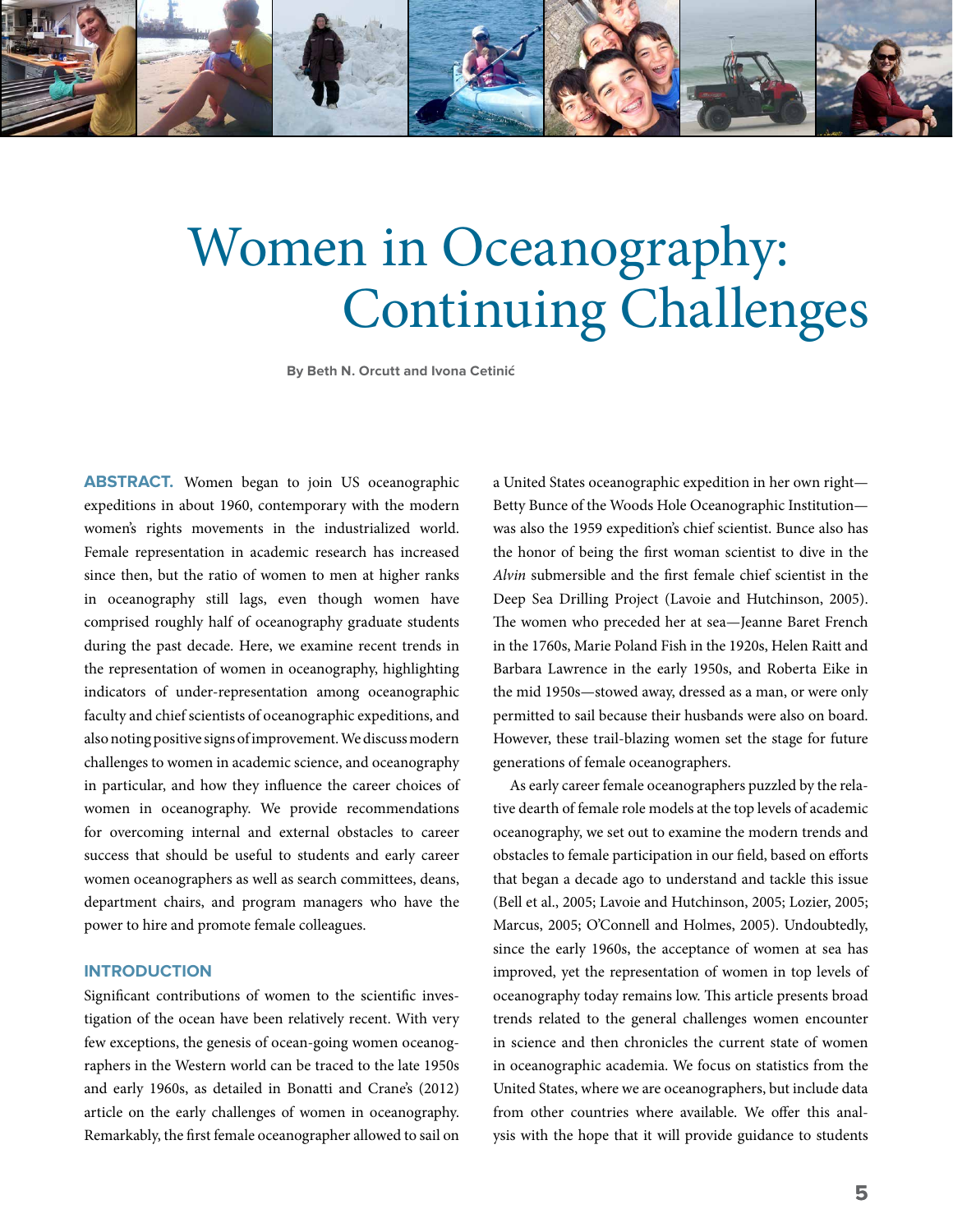considering a career in oceanography, to early career women navigating the career ladder, and to search committees, deans, department chairs, and program managers who make decisions that affect women in oceanography.

### **WOMEN IN SCIENCE IN THE UNITED STATES**

The percentages of female role models in US academic faculty remain remarkably low, even several decades after enactment of equal opportunity and antidiscrimination laws, including Title IX (1990) and the Women in Science and Technology Equal Opportunity Act (1990). This paucity is not likely due to a lack of women in the pipeline (Shen, 2013), as determined by a National Science Foundation survey (NSF, 2013) and summarized in Table 1. For example, over the past decade, more than half of all science and engineering undergraduates were women (57%), more than half of bachelor's degrees (56%) and master's degrees (52–54%) have been awarded to women, and nearly half of doctoral degrees (44–47%) were earned by women (NSF, 2013). In contrast, women employed in the academic ranks of science and engineering fields at four-year universities comprised only 43% of the assistant professor level, 34% at the associate professor level, and 21% at the full professor level (NSF, 2013). Moreover, only 26% of currently tenured professors and only 39% of tenure-track professors are women (NSF, 2013). These data show that the gender gap is smaller at the junior faculty level than at the senior faculty level; women comprise 43% of assistant professors, similar to the percentage of women awarded doctoral degrees over the past 10 years (NSF, 2013).

#### **WOMEN IN OCEANOGRAPHY**

To better understand how women academics in oceanography are faring, we examined trends for women in leadership roles, including percentages of women faculty at oceanographic

**Table 1. Summary statistics on gender ratio in various aspects of academia, as presented in the 2013 report from the National Science Foundation, Women, Minorities, and Persons with Disabilities in Science and Engineering (NSF, 2013). S&E = science and engineering.**

|                                      | 2002                                        |                            |     |              | <b>Source</b> |     |              |  |  |  |  |  |  |
|--------------------------------------|---------------------------------------------|----------------------------|-----|--------------|---------------|-----|--------------|--|--|--|--|--|--|
|                                      | <b>Total</b>                                | <b>Female</b>              | %F  | <b>Total</b> | <b>Female</b> | %F  | <b>Table</b> |  |  |  |  |  |  |
| <b>STUDENTS</b>                      |                                             |                            |     |              |               |     |              |  |  |  |  |  |  |
| Undergraduate Students - All         | 14,444,738                                  | 8,178,266                  | 57% | 17,963,547   | 10,151,705    | 57% | $2-1$        |  |  |  |  |  |  |
| S&E Graduate Students - Science      | na                                          | na                         | na  | 413,033      | 207,997       | 50% | $3-1$        |  |  |  |  |  |  |
| S&E Graduate Students - Oceanography | na                                          | na                         | na  | 2,642        | 1,481         | 56% | $3-1$        |  |  |  |  |  |  |
| <b>DEGREES</b>                       |                                             |                            |     |              |               |     |              |  |  |  |  |  |  |
| Associate's Degrees – Science        | 49.913                                      | 21,287                     | 43% | 81.103       | 35,376        | 44% | $4-1$        |  |  |  |  |  |  |
| Bachelor's Degrees - Science         | 355,378                                     | 198,626                    | 56% | 506,067      | 281,558       | 56% | $5-1$        |  |  |  |  |  |  |
| Master's Degrees - Science           | 73.740                                      | 38,148                     | 52% | 118.221      | 63,665        | 54% | $6-1, 6-2$   |  |  |  |  |  |  |
| Master's Degrees - Oceanography      | 114                                         | 53                         | 46% | 153          | 86            | 56% | $6-1, 6-2$   |  |  |  |  |  |  |
| Doctoral Degrees - Science           | 19,058                                      | 8,417                      | 44% | 26,487       | 12,518        | 47% | $7-1, 7-2$   |  |  |  |  |  |  |
| Doctoral Degrees - Oceanography      | 90                                          | 36                         | 40% | 115          | 55            | 48% | $7-1, 7-2$   |  |  |  |  |  |  |
| Postdocs - Science                   | na                                          | na                         | na  | 36,378       | 14,076        | 39% | $8-1$        |  |  |  |  |  |  |
| Postdocs - Oceanography              | na                                          | na                         | na  | 446          | 203           | 46% | $8-1$        |  |  |  |  |  |  |
|                                      |                                             | <b>S&amp;E OCCUPATIONS</b> |     |              |               |     |              |  |  |  |  |  |  |
| <b>Full Professor</b>                | na                                          | na                         | na  | 75,800       | 15,800        | 21% | $9 - 23$     |  |  |  |  |  |  |
| Associate Professor                  | na                                          | na                         | na  | 51,700       | 17,600        | 34% | $9 - 23$     |  |  |  |  |  |  |
| <b>Assistant Professor</b>           | na                                          | na                         | na  | 47.900       | 20,500        | 43% | $9 - 23$     |  |  |  |  |  |  |
| <b>Other Faculty</b>                 | na                                          | na                         | na  | 13,700       | 6,100         | 45% | $9 - 23$     |  |  |  |  |  |  |
| Tenured                              | na                                          | na                         | na  | 110,800      | 28,500        | 26% | $9 - 23$     |  |  |  |  |  |  |
| On Tenure Track                      | na                                          | na                         | na  | 37,300       | 14,600        | 39% | $9 - 23$     |  |  |  |  |  |  |
| Not On Tenure Track                  | na                                          | na                         | na  | 27,900       | 11,800        | 42% | $9 - 23$     |  |  |  |  |  |  |
|                                      | <b>S&amp;E OCCUPATIONS AVERAGE SALARIES</b> |                            |     |              |               |     |              |  |  |  |  |  |  |
| All S&E Degrees                      | na                                          | na                         | na  | \$83,000     | \$69,000      | 83% | $9 - 16$     |  |  |  |  |  |  |
| <b>Doctoral Degrees</b>              | na                                          | na                         | na  | \$95,000     | \$72,000      | 76% | $9 - 16$     |  |  |  |  |  |  |
|                                      |                                             |                            |     |              |               |     |              |  |  |  |  |  |  |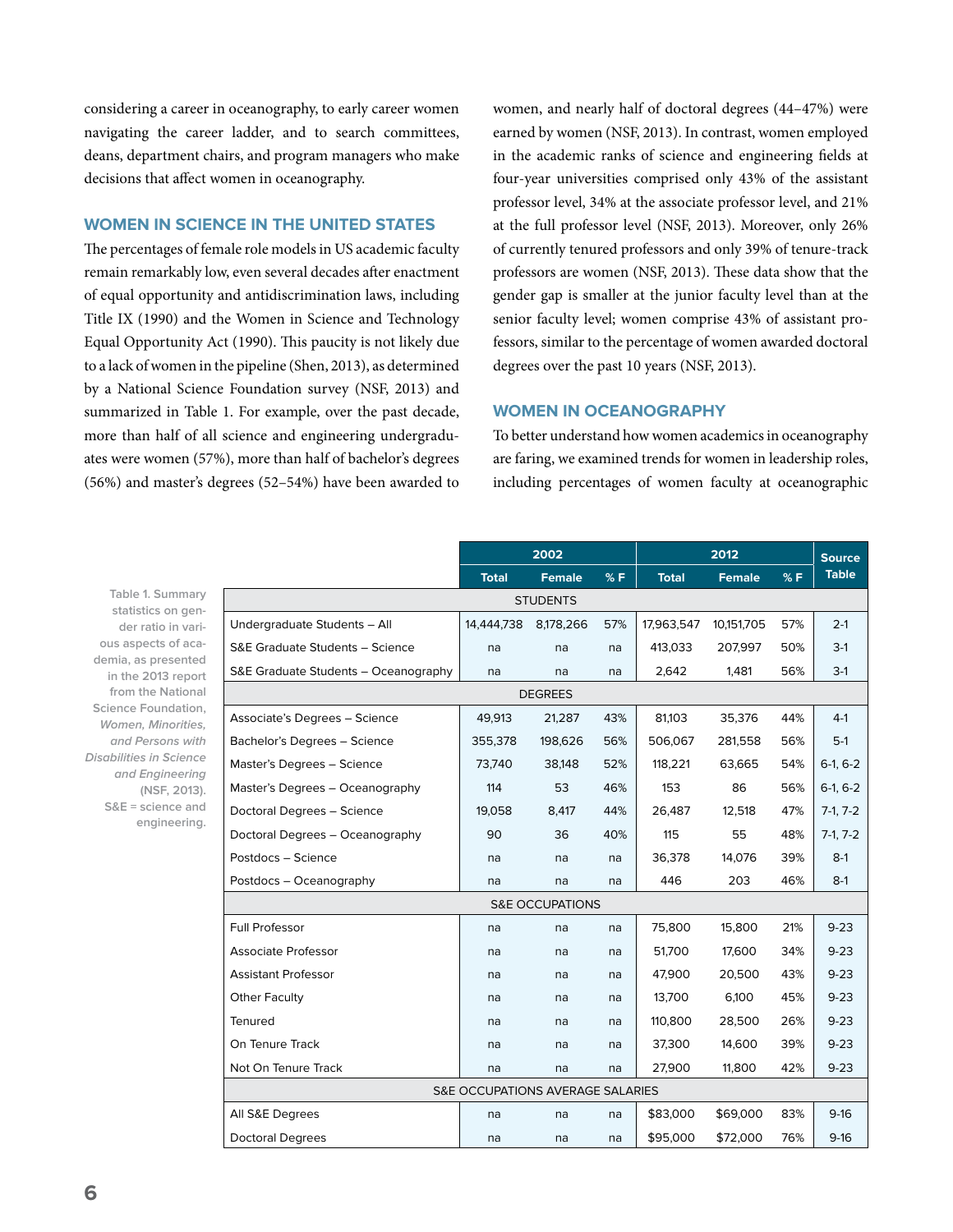institutions and of chief scientists on oceanographic research expeditions, as compared to the percentages of women who earned oceanographic PhDs in the United States from a few years ago to just over a decade ago (Tables 1, 2; Figures 1, 2). Our analysis shows that women continue to drop out as they progress along the tenure track, similar to the patterns identified across all fields of science mentioned above, as well as to results of similar but smaller surveys presented elsewhere (O'Connell and Holmes, 2005; Thompson et al., 2011; O'Connell, 2014, in this supplement). However, there are also some signs of improvement over the past decade.

Examining current faculty gender ratios at 26 major oceanography programs in the United States reveals several trends (Table 2, Figure 1). First, the median percentage of females at all faculty levels is lower than expected given the percentage of oceanography doctoral degrees awarded in the past decade or more (compare to Table 1). Second, the percentage of females decreases with increasing faculty rank, from 40%

**Table 2. Gender ratio of student population and current faculty in major oceanography programs in the United States, sorted by student population size. Student population demographics were gathered from publicly available data from the Peterson's Nelnet LLC online database in fall 2014, and faculty demographics from publicly available institution websites in fall 2014 (excluding emeritus and adjunct faculty). Note that student numbers do not separate undergraduate versus graduate level students.** 

| <b>Institution</b>                        | <b>Students</b>   |                    | <b>Assistant Professor</b> |                    | <b>Associate Professor</b> |                    | <b>Full/Senior Professor</b> |             |
|-------------------------------------------|-------------------|--------------------|----------------------------|--------------------|----------------------------|--------------------|------------------------------|-------------|
|                                           | <b>Total</b><br># | %<br><b>Female</b> | <b>Total</b><br>#          | %<br><b>Female</b> | <b>Total</b><br>#          | %<br><b>Female</b> | <b>Total</b><br>#            | %<br>Female |
| Scripps Institution of Oceanography       | 269               | 47%                | 14                         | 29%                | 11                         | 27%                | 74                           | 16%         |
| MIT/WHOI* Joint Program                   | 128               | 48%                | 37                         | 27%                | 60                         | 23%                | 107                          | 18%         |
| University of South Florida               | 102               | 59%                | 5                          | 40%                | 8                          | 25%                | 13                           | 15%         |
| University of Washington                  | 78                | 51%                | 13                         | 23%                | 20                         | 30%                | 42                           | 21%         |
| Louisiana State University                | 77                | 56%                | 7                          | 14%                | 9                          | 22%                | 14                           | 0%          |
| University of Hawaii                      | 77                | 58%                | 0                          | 0%                 | 10                         | 30%                | 44                           | 14%         |
| University of Rhode Island                | 73                | 63%                | 2                          | 0%                 | 5                          | 100%               | 20                           | 15%         |
| <b>Texas A&amp;M University</b>           | 70                | 50%                | 1                          | 100%               | $\overline{4}$             | 50%                | 14                           | 14%         |
| University of Colorado Boulder            | 60                | 47%                | 4                          | 100%               | $\overline{4}$             | 25%                | 4                            | 25%         |
| University of Alaska Fairbanks            | 58                | 69%                | 13                         | 46%                | 10                         | 40%                | 23                           | 35%         |
| University of Massachusetts Dartmouth     | 58                | 47%                | 3                          | 0%                 | $\overline{4}$             | 0%                 | 15                           | 13%         |
| <b>Florida State University</b>           | 57                | 51%                | 6                          | 50%                | $\mathbf 0$                | 0%                 | 11                           | 9%          |
| University of Maine                       | 54                | 56%                | 2                          | 50%                | 6                          | 67%                | 19                           | 21%         |
| University of Southern Mississippi        | 53                | 42%                | 3                          | 0%                 | $\overline{4}$             | 0%                 | 5                            | 20%         |
| <b>Oregon State University</b>            | 46                | 50%                | 23                         | 48%                | 23                         | 13%                | 56                           | 20%         |
| College of Charleston                     | 45                | 73%                | 10                         | 40%                | 15                         | 40%                | 9                            | 0%          |
| University of Miami                       | 42                | 24%                | 4                          | 50%                | 18                         | 44%                | 51                           | 6%          |
| University of California, Santa Cruz      | 40                | 65%                | 2                          | 100%               | $\mathbf{1}$               | 0%                 | 6                            | 33%         |
| University of North Carolina, Chapel Hill | 40                | 58%                | 4                          | 0%                 | 3                          | 0%                 | 14                           | 21%         |
| <b>Old Dominion University</b>            | 38                | 55%                | 5                          | 20%                | 11                         | 45%                | 7                            | 0%          |
| University of Connecticut                 | 38                | 58%                | 4                          | 75%                | $\overline{7}$             | 43%                | 9                            | 11%         |
| University of Georgia                     | 32                | 56%                | 6                          | 33%                | 9                          | 33%                | 11                           | 27%         |
| <b>Rutgers University</b>                 | 29                | 66%                | 5                          | 80%                | $\overline{4}$             | 50%                | 21                           | 5%          |
| University of California, Santa Barbara   | 21                | 67%                | 0                          | 0%                 | 2                          | 50%                | 23                           | 17%         |
| University of Delaware                    | na                | 53%                | 12                         | 50%                | 17                         | 29%                | 29                           | 14%         |
| University of Southern California         | na                | na                 | 1                          | 100%               | $\overline{4}$             | 25%                | 13                           | 8%          |

\* MIT/WHOI: Massachusetts Institute of Technology/Woods Hole Oceanographic Institution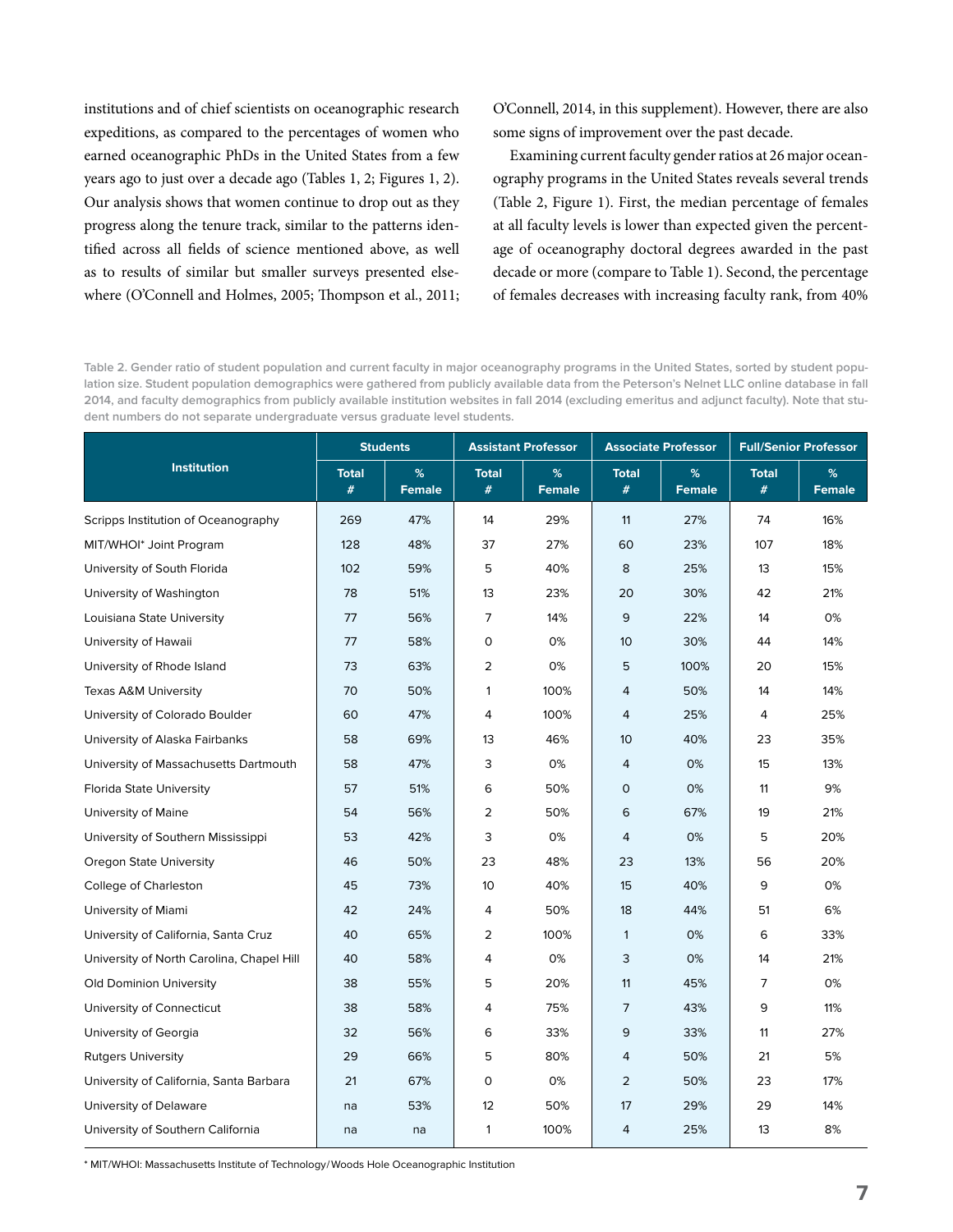at the assistant professor level to 30% at the associate professor level to 15% at the full or senior faculty level. This trend is consistent with those observed earlier for the field of oceanography (Marcus, 2005; O'Connell and Holmes, 2005) and in a more recent survey (O'Connell, 2014, in this supplement). However, it is worth noting that the percentages of women at all levels have increased by roughly 5% to 15% in the past decade. For example, an earlier study reported oceanography faculty-rank female gender percentages of 25–30% at the assistant professor level, 17–25% at the associate professor level, and roughly 10% at full professor level (O'Connell and Holmes, 2005), while more current assessments indicate increases to 35%, 33%, and roughly 20% at the assistant, associate, and full professor levels, respectively (O'Connell, 2014, in this supplement). While the percentages reported here vary from those reported elsewhere (O'Connell, 2014, in this supplement), note that our analysis includes 26 oceanographic institutions whereas other analyses include far fewer programs, and all may suffer from the statistics of small numbers. The final trend is the larger variation at lower faculty ranks, where some programs have 100% female faculty, which may reflect increased efforts at female recruitment for lower rank positions.



**Figure 1. Box-and-whisker plot of the median, upper and lower quartiles, and maximum and minimum female representation in student population and assistant, associate, and full/senior professors for major oceanographic programs in the United States, based on the data presented in Table 2. Outliers are depicted by + symbol.** 

Although less than 30% of chief scientists on research vessels in the last decade have been women, the trend is improving (Figure 2). We surveyed various national and international programs, including the ocean drilling programs (Deep Sea Drilling Project, 1969–1986; Ocean Drilling Program, 1986–2003; and Integrated Ocean Drilling Program, 2003–2013), the US national research fleet coordinated by UNOLS (the University-National Oceanographic Laboratory System; data available from 2000 to 2014), the German *Polarstern* research vessel (data from 1998–2013), the *Alliance* research vessel of the North Atlantic Treaty Organization (NATO; data from 1999–2013), the private sailing research vessel *Tara* of French Tara Expeditions (data from 2009–2014), and the private research vessel *Falkor* of the Schmidt Ocean Institute (data from 2012–2014). This analysis shows that the percentage of female chief scientists has generally doubled in the last decade from roughly 10% to 20% on UNOLS vessels and from 15 to 30% on *Polarstern*, though the percentage of women co-chief scientists on drilling vessels remains low (12%). These percentages are roughly equal to the percentage of women in full professor or senior researcher ranks in US oceanography programs, but lower than those at the assistant or associate professor level (Table 2, Figure 1).

The low percentage of female chief scientists on research expeditions in the past decade, in comparison to the percentage of women in oceanographic academia, may indicate that fewer women than men are proposing seagoing research. In the United States, chief scientists are typically the principal investigators of successfully funded projects and are not chosen through a formal application process. However, this metric is difficult to quantify, because the ratio of male to female proponents of successful and unsuccessful proposals with ship time requests is not publicly available, to our knowledge. For the ocean drilling programs, co-chief scientists are most often selected for an expedition from the initial proponents of a drilling proposal. It can take years to schedule a drilling leg, and if women are not involved in the initial scoping and proposing stage of a project, it is unlikely that they will be considered for co-chief scientist positions.

Where it is possible to evaluate the gender ratio of cruise participants, such as in the ocean drilling programs, the percentage of female participants can be seen to have increased through the Ocean Drilling Program toward 30% (O'Connell and Holmes, 2005) but to have become more erratic in the Integrated Ocean Drilling Program (see O'Connell,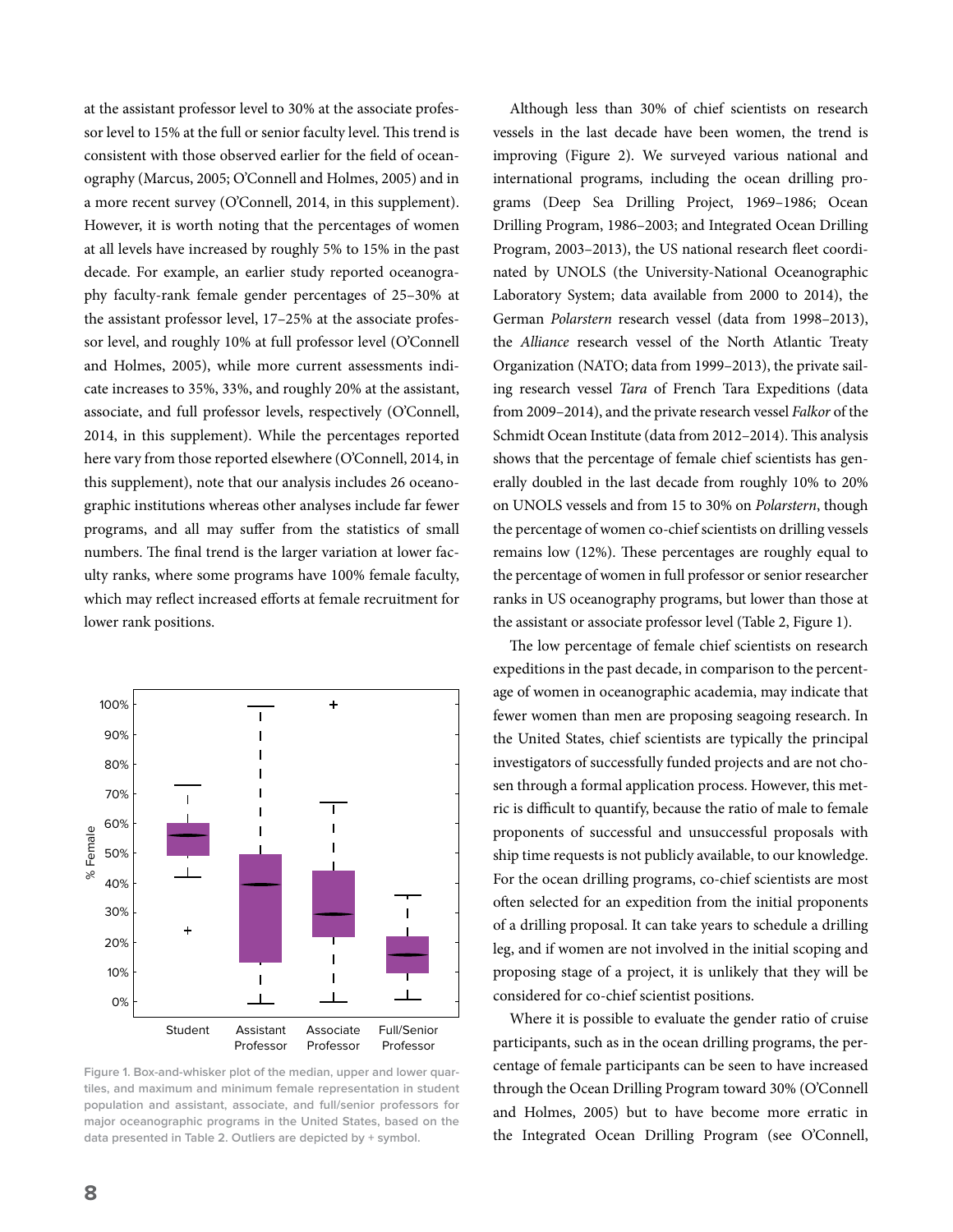2014, in this supplement). However, observations suggest that the ratio of female to male cruise participants roughly matches the gender ratio in the applicant pool (J. Schuffert, Consortium for Ocean Leadership, *pers. comm*., 2014).

## **MODERN CHALLENGES TO ACADEMIC WOMEN IN SCIENCE**

To provide some explanation for the trends we found regarding women in scientific leadership positions, and in oceanography in particular, we explored the array of challenges women face.

The possibilities for women to transition to higher levels in academia begin at the hiring level. Some have argued that the lower proportion of female applications for tenure-track jobs, as compared to degree holders, could reflect the notion that women do not see other women in these positions (i.e., they do not see people like themselves; Handelsman et al., 2005; Shen, 2013). Others have shown that starting a career in a non-tenure-track position, which women may accept more frequently than men, often does not lead to a tenure-track position (Schuster and Finkelstein, 2006). In terms of advancement once a tenure-track position is secured, recent studies show that gender bias and discrimination, harassment, and lack of resources for sustaining a family while building a career are some key reasons that women do not advance academically (see further discussion below).

Gender bias, both conscious and unconscious, may contribute to the loss of women from the academic pipeline (Hill et al., 2010). For example, a recent study documented the tendency for elite male scientists to discriminate against females when hiring postdoctoral scientists (Sheltzer and Smith, 2014). Other recent studies found that conference sessions chaired exclusively by men also strongly select for male presenters over female presenters (Isbell et al., 2012; Casadevall and Handelsman, 2014). Yet another study documented that papers authored by women received fewer citations than those authored by men (Larivière et al., 2013). It was also found that both women and men would offer male candidates more money and mentoring in a scientific position when given fictitious resumes for candidates, with the (equal on paper) female candidate perceived as less competent (Moss-Racusin et al., 2012). Gender bias is also evident in some peer-review processes for fellowship applications, where male achievements are over-estimated and female achievements are under-estimated (Wennerås and Wold, 1997), though we cannot say whether bias remains in the 18 years since this study was conducted. There is a tendency for women in academia to be invited (or required) to participate in committees and projects because male colleagues "need a woman" to round out diversity (Park, 1996; Handelsman et al., 2005). Such invitations leave female academics feeling that their utility is solely based on their gender rather than their accomplishments, and experiencing burnout faster than male colleagues (Marcus, 2005).

Biases against women obtaining research funding have also been noted. For example, a recent study documented that the average size of US National Institutes of Health (NIH) research grants awarded to women is 83% of grants to men (Shen, 2013). However, the gender ratio of women on NIH grant panels that made funding recommendations



**Figure 2. Percentage of female chief scientists on oceanographic cruises from several representative programs over the past 50 years. While UNOLS (University-National Oceanographic Laboratory System) and R/V Polarstern data report yearly values, other data sets show values for respective time periods. Vessels and programs represented are the French Sailing Vessel Tara of Tara Expeditions; the NATO (North Atlantic Treaty Organization) Research Vessel Alliance; the German Research Vessel Polarstern; the US R/V Falkor of Schmidt Ocean Institute and the US vessels managed under the UNOLS umbrella. The data presented for "Ocean Drilling Programs" represent the Deep Sea Drilling Project (1969–1986), the Ocean Drilling Program (1986–2003), and the Integrated Ocean Drilling Program (2003–2013).**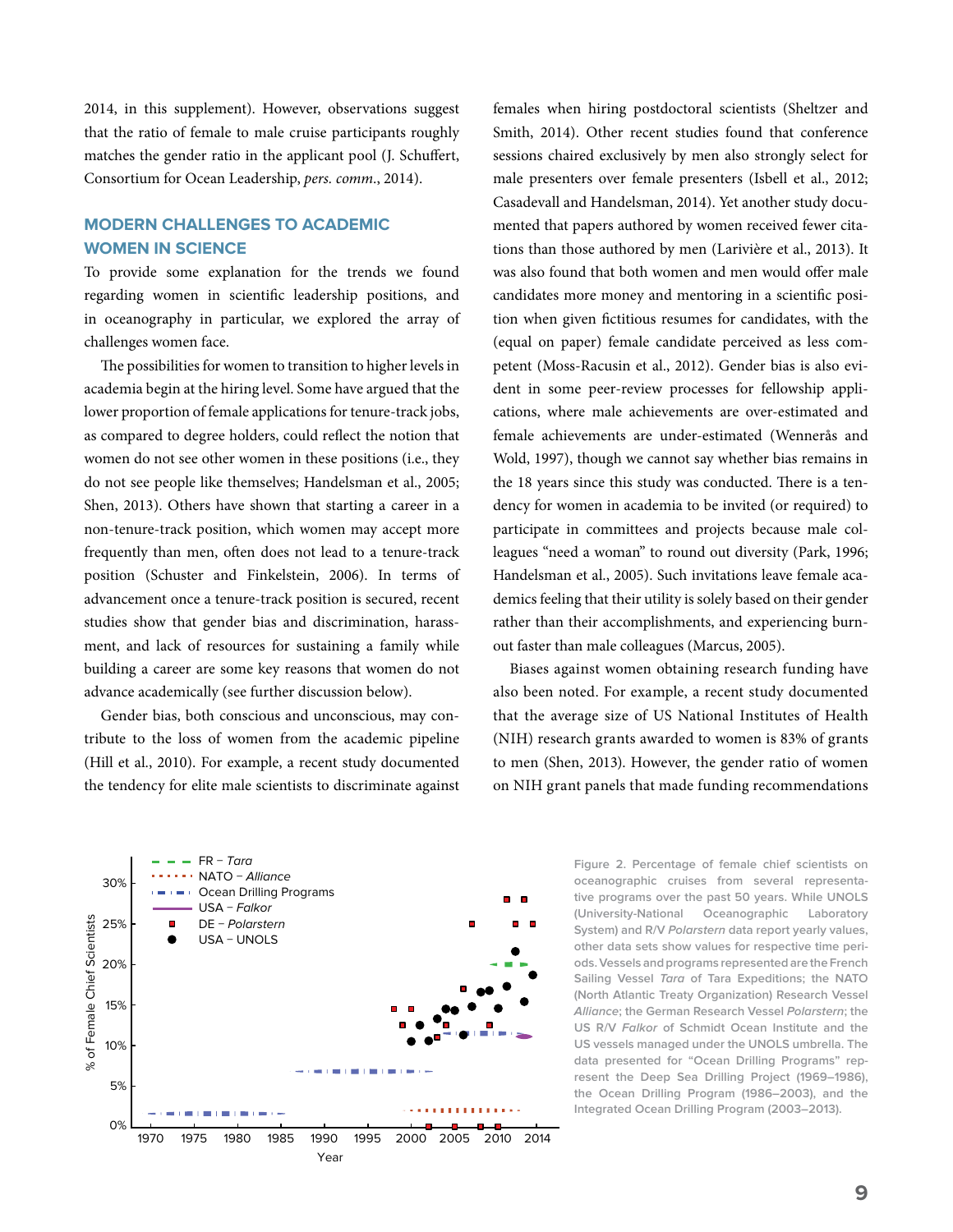was similar to the gender ratio of grant applicants, suggesting that gender bias in review committee composition was not a factor in this outcome (Shen, 2013). In contrast, recent reports from the US National Science Foundation (NSF), which funds a majority of academic oceanographic research, indicate that the number of proposals submitted by women to the Division of Ocean Sciences increased from one in five to one in four over the 2002–2012 period; within this time period, the average success rate of proposals submitted by women was roughly equal to or 5–10% lower than the success rate for men, although this varied by program and did not show a clear trend (NSF, 2012). The percentage of female panelists ranged from 15–22% and proposal reviewers from 17–32% for the period 2009–2011 (NSF, 2012), which is in the same range as the proportion of women in academic positions (Table 2) and the percentage of female-led proposal submissions.

Recent studies show that there is a continuing—and inexcusable—threat of sexual harassment in the scientific work place (as in other professional settings), demonstrated in a survey on sexual harassment or assault in fieldwork settings (Clancy et al., 2014). While it may be possible that those who experienced harassment and assault were more likely to complete the survey, two-thirds of respondents (i.e., over 400 people) claimed to have experienced sexual harassment in the field, with more than 20% reporting sexual assault (Clancy et al., 2014). A recent survey of science writers showed similar trends, with almost half of respondents (mostly women) claiming sexual harassment in the workplace and 20% reporting uninvited physical contact (Aschwanden, 2014). Moreover, respondents commonly lacked appropriate mechanisms for reporting and addressing such issues, which erodes women's empowerment to resolve incidences and effect change to prevent future occurrences. Hence, we are in a situation many decades after enactment of anti-discrimination laws where bias and harassment continue to affect the progress of women in professional careers.

Unlike the Clancy et al. (2014) study that surveyed the prevalence of sexual harassment and assault across a broad swath of scientific fields, we know of no formal report or survey of these types of behaviors in modern oceanography. While such behaviors may occur, modern oceanography is conducted under stronger anti-harassment policies that include anti-sexual harassment training at the beginning of cruises and clear reporting procedures, should an event occur (UNOLS, 2009). These policies are intended to provide safety for all cruise participants and to empower those who may experience adverse conditions in the field, as knowledge of such resources can be critical (Jahren, 2014).

Women also continue, on average, to earn less than men in academia. While a career in science can be immensely rewarding for those who have a passion to search for knowledge and find solutions to applied problems, it can be less rewarding in terms of financial support. In the United States, women earn an average of 17% less than male colleagues in science and engineering occupations at all degree levels (NSF, 2013; Shen, 2013), and an average of 24% less in occupations requiring a doctoral degree (Table 1). Even when controlling for other variables such as age and institution type, the inequality in salary is still significant. In the EU, women earn 25–40% less than men (European Commission, 2009; Shen, 2013). Part of this discrepancy may be attributed to the cultural phenomenon of women not asking for raises, as has been discussed in studies of negotiation and the gender divide (Babcock and Laschever, 2003). Another reason for the disparity is the lower likelihood of women holding senior faculty ranking (West and Curtis, 2006).

In academia, women are more likely than men to encounter the "two-body problem," as the percentage of female academics with a partner who is also an academic or professional is higher than it is for male academics with academic or professional partners (Schiebinger et al., 2008). This challenge is enhanced for female academic *scientists*, as shown in a study that found 83% of female scientists with a partner were partnered with another academic, whereas this percentage was only 54% for male scientists (Schiebinger et al., 2008).

Starting and raising a family also pose unique challenges to women. Growing evidence documents that having children, or even planning to have them, coincides with both lower rates of women applying for and obtaining tenuretrack jobs (Wolfinger et al., 2008) and higher rates for leaving research (Goulden et al., 2009; Shen, 2013). Of the women who remain in academia, female faculty have fewer children, on average, than their male colleagues, and fewer than they desire (Ecklund and Lincoln, 2011; Shen, 2013). One explanation for this phenomenon is that having a family is a higher burden on women than on men (Handelsman et al., 2005). The often-insufficient support offered to families by many US institutions contributes to this burden. For example, there are different levels of personal (i.e., family) leave offered at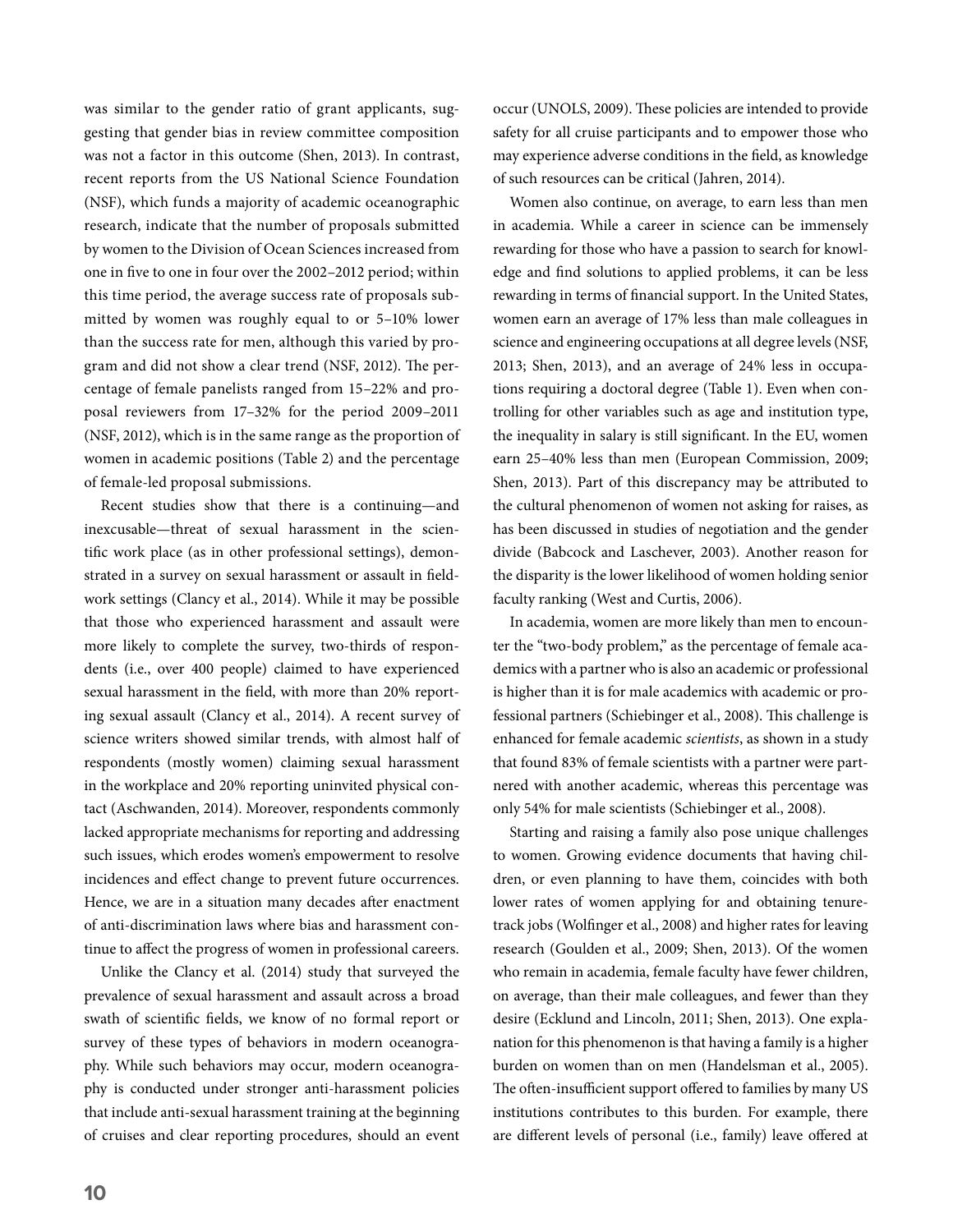different levels of academia: fewer resources are available to graduate students than to postdoctoral scientists or faculty (Goulden et al., 2009). Beyond leave issues, there are also differences in other family resources, such as organized childcare or extended tenure clocks. A career in science often requires frequent moves to new institutions and universities to work with experts, which can be challenging for those who wish to start a family because they may lack help with childcare in an unfamiliar environment. Moreover, it is more difficult for breastfeeding women to be able to participate in the daylong or off-site meetings commonly required in academia. Family-unfriendly policies significantly impact a woman's choice to stay in academia (Rosser and O'Neil Lane, 2002), and may in part explain the leak in the pipeline at the transition from assistant to associate professor (Table 1).

Fieldwork also presents unique challenges for women considering starting a family, beyond general issues of being separated from young children during formative stages of their lives. These include the possibility of going to sea while pregnant, and accommodation for lactation while at sea. There is a dearth of formal information available to US women regarding whether or not they can participate in research cruises while pregnant, and under what circumstances (e.g., allowable if a ship is within a certain distance of shore, or if there is a medical doctor on board, or depending on stage of pregnancy, or at the discretion of captains or chief scientists). For example, as of the summer of 2014, UNOLS, the program that coordinates the US oceanographic research fleet, does not have a formal policy regarding pregnant women going to sea. (By comparison, the US Antarctic Program has a policy that pregnancy is a "not physically qualified" condition for working at any time and at any station or on research vessels in Antarctica.) The lack of a formal policy leads to misinformation or worse—women choosing to go to sea while pregnant and hiding this information, which can be dangerous for all involved if there is an emergency. There are even fewer resources available for women who have recently given birth and may want to pump breast milk while at sea (e.g., insufficient private lactation space on board, non-existent facilities for storing collected breast milk). There are alternative solutions for some of these issues, such as sending a student or technician to sea in place of a pregnant or breastfeeding female scientist; however, these options can be limiting for early career women who lack the financial resources to support these alternatives, and potentially counterproductive for

a woman who needs at-sea experience to become a chief scientist on a future expedition.

In recognition of some of these issues, the NSF provides funding specifically to support and promote women in faculty and leadership positions through the ADVANCE program started in 2001 (see Holmes, 2014, in this supplement for a more detailed discussion of the ADVANCE program) and the Career-Life Balance (CLB) Initiative launched in 2012. Over \$230 million has been awarded through these programs to date. In addition, some recent NSF policy changes (as of December 26, 2014) permit charges to *all* NSF grants for dependent-care expenses, such as daycare, that are above and beyond normal expenses as long as the institution allows such costs (see [http://www.nsf.gov/pubs/policy](http://www.nsf.gov/pubs/policydocs/pappguide/nsf15001/sigchanges.jsp)[docs/pappguide/nsf15001/sigchanges.jsp\)](http://www.nsf.gov/pubs/policydocs/pappguide/nsf15001/sigchanges.jsp). NSF allows CLB supplements to existing grants for salaries for project personnel who replace individuals on a leave of absence due to dependent care (see CLB FAQs at [http://www.nsf.gov/](http://www.nsf.gov/pubs/policydocs/clb/clbfaqs.jsp) [pubs/policydocs/clb/clbfaqs.jsp\)](http://www.nsf.gov/pubs/policydocs/clb/clbfaqs.jsp). It is unclear how successful ADVANCE-enabled female recruiting will be at retaining female faculty in the long term, but evidence suggests that the program is having some impact (Holmes, 2014, in this supplement).

# **RECOMMENDATIONS FOR OVERCOMING MODERN CHALLENGES FOR WOMEN IN ACADEMIC OCEANOGRAPHY**

To secure the pipeline of women working toward tenuretrack and senior-scientist positions, and to retain women in oceanography in particular, we provide the following recommendations.

- **1. Institutions should solicit the names of women at the search committee phase when hiring for new positions** to help avoid unconscious gender bias that may work against women being named as potential candidates (West and Curtis, 2006; Moss-Racusin et al., 2012).
- **2. University departments and mentors should be more proactive in educating master's and doctoral students about the possibility of extending tenure clocks and professor rank expectations to allow family leave**, so that female students know that there can be support networks for having children while staying in academia. Others take this one step further and recommend that institutions consider leveraging resources to provide on-site daycare for faculty (Ecklund and Lincoln, 2011).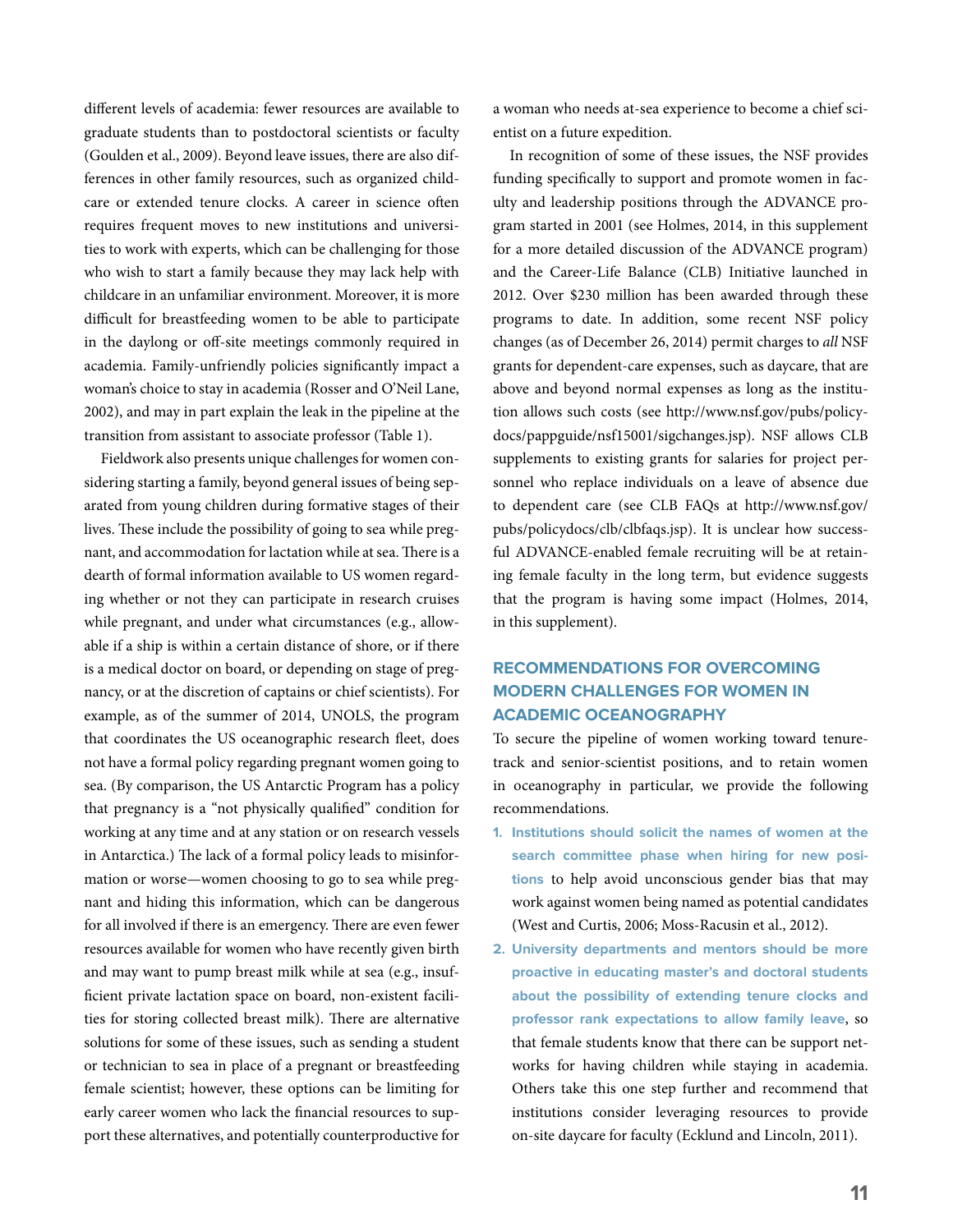- **3. Faculty should be mindful of proven unconscious gender bias by both sexes**, and of how diminished competency judgments, rewards, and mentoring may discourage female students and junior faculty from successfully competing for higher ranking career positions (Handelsman et al., 2005; Moss-Racusin et al., 2012).
- **4. Institutions are encouraged to have written policies for hiring and retaining dual-career academic couples**, and even to announce dual-career opportunities in recruitment materials.
- **5. People in positions of authority—such as department chairs, directors, and deans—should ensure that all employees follow appropriate codes of conduct and sexual harassment prevention policies in the laboratory and in the field, with clear mechanisms for reporting incidences of harassment** (Clancy et al., 2014), and they should ensure that common discrimination pitfalls are avoided.
- **6. All scientists should be mindful of common gender bias in such things as selection of plenary speakers at conferences** (Kappel and Thompson, 2014, in this issue) and work toward unbiased and more representative gender distribution (Martin, 2014).
- **7. Women should harness the power of support groups and social media to surround themselves with female role models, and they should seek mentoring.** We encourage women oceanographers to embrace these mechanisms by, for example, joining programs that promote and support women in marine science (the Society for Women in Marine Science is one example), actively engaging in social media groups focused on women in oceanography and other science fields, and participating in mentoring programs such as Mentoring Physical Oceanography Women to Increase Retention (Clem et al., 2014, in this issue).
- **8. Institutions are encouraged to "recognize the financial constraints fieldwork places on young parents, and explore alternative ways of supporting young parents in the field"** (Bell et al., 2005). For example, the Earth Institute at Columbia University has made additional research assistance available for women during family-life "transitional" periods (such as childbirth) and has enabled childcare for women needing to be in the field (Bell et al., 2005).
- **9. We encourage UNOLS to adopt a formal policy related to the ability of pregnant women to participate in seagoing fieldwork that is not overly restrictive and is based on sound scientific and medical advice.** In cases where expedition length or timing precludes safe participation by young mothers or mothers-to-be, we encourage women to speak with their departments or program managers about options for supporting additional personnel to participate as their representatives. We highlight the increasing use of telepresence that in some cases could enable young parents to participate in fieldwork remotely (Fundis et al., 2012; Van Dover et al., 2012).
- **10.We encourage program managers involved in evaluating proposals that include ship time requests to explore whether proposals with female leads are disproportionately unsuccessful**, and if so, whether there are mechanisms to address this issue.

#### **CONCLUSION**

There have been some promising improvements in the representation of women in oceanography over the past decade, as seen in the percentage increases in females in academia and as chief scientists (Figures 1, 2; Tables 1, 2), but more work needs to be done to even the field, especially at top levels. This article highlights opportunities to advocate for the career needs of female oceanographers. We end by acknowledging the recent promotion of several women to top-level positions related to oceanography—such as directors of oceanographic programs, administrators of federal programs, program managers, and chief editors of science magazines, as discussed in more detail elsewhere (O'Connell, 2014, in this supplement). We hope their success is an indication of sustained change that will encourage women to remain active in the field of oceanography.

**ACKNOWLEDGEMENTS.** This article is dedicated to the memories of Victoria Bertics and Katrina J. Edwards, two exceptional female oceanographers who inspired many to pursue their passions. The authors would like to thank Annette DeSilva for assistance with UNOLS data; Rainer Knust of the Alfred Wegner Institute for Polarstern data; Romain Troublé for Tara data; Natalie Arena for Alliance data; and the website managers of [deepseadrilling.org,](deepseadrilling.org)<odp.tamu.edu>, <iodp.org> and the Schmidt Ocean Institute for making data publicly available. The authors thank L. Lapham, K. Lloyd, P. Matrai, and R. Poretsky for their comments on an earlier version of this manuscript, as well as our handling editor Amelia Shevenell, editor Ellen Kappel, and four reviewers for their in-depth comments that brought this manuscript to completion, and Mary Anne Holmes for input on the ADVANCE and CLB programs. The authors are also indebted to supporters of #womeninscience and #ladiesinSTEM social media fora for sharing information that motivated this project.